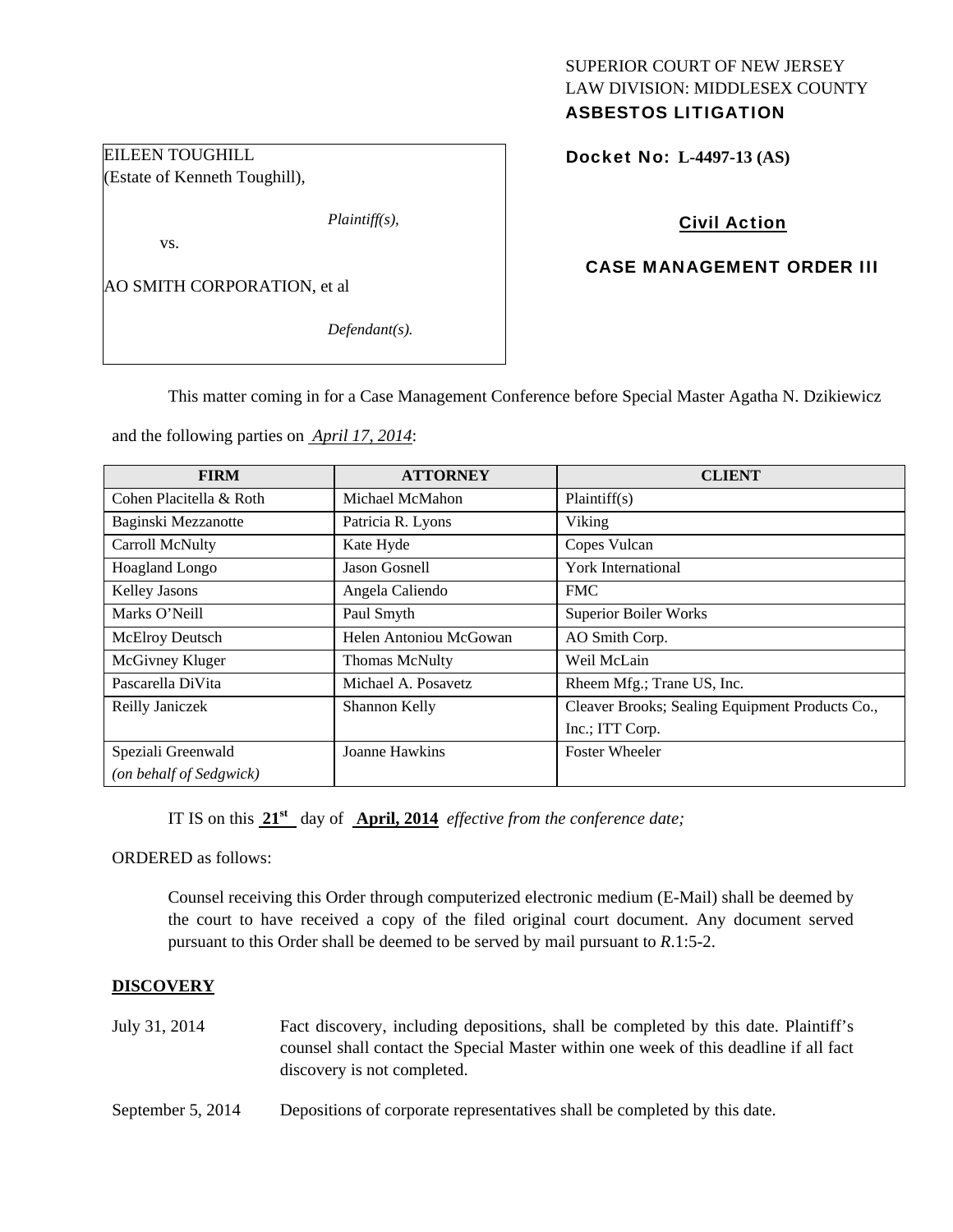### **EARLY SETTLEMENT**

| August 7, 2014       | The settlement conference previously scheduled on this date is <b>CANCELLED</b> . |
|----------------------|-----------------------------------------------------------------------------------|
| September 12, $2014$ | The settlement conference previously scheduled on this date is <b>CANCELLED</b> . |

September 12, 2014 Settlement demands shall be served on all counsel and the Special Master by this date.

#### **SUMMARY JUDGMENT MOTION PRACTICE**

- October 10, 2014 Summary judgment motions limited to product identification issues shall be filed no later than this date.
- November 7, 2014 Last return date for product identification summary judgment motions.

#### **MEDICAL DEFENSE**

- September 19, 2014 Plaintiff shall serve medical expert reports by this date.
- September 19, 2014 Plaintiff is to arrange for the transfer of pathology specimens and x-rays, if any, by this date.
- December 19, 2014 Defendants shall identify its medical experts and serve medical expert reports, if any, by this date.

#### **LIABILITY EXPERT REPORTS**

- November 14, 2014 Plaintiff shall identify its liability experts and serve liability expert reports or a certified expert statement by this date or waive any opportunity to rely on liability expert testimony.
- December 19, 2014 Defendants shall identify its liability experts and serve liability expert reports, if any, by this date or waive any opportunity to rely on liability expert testimony.

#### **ECONOMIST EXPERT REPORTS**

- November 14, 2014 Plaintiff shall identify its expert economists and serve expert economist report(s), if any, by this date or waive any opportunity to rely on economic expert testimony.
- December 19, 2014 Defendants shall identify its expert economists and serve expert economist report(s), if any, by this date or waive any opportunity to rely on economic expert testimony.

#### **EXPERT DEPOSITIONS**

January 16, 2015 Expert depositions shall be completed by this date. To the extent that plaintiff and defendant generic experts have been deposed before, the parties seeking that deposition in this case must file an application before the Special Master and demonstrate the necessity for that deposition. To the extent possible, documents requested in a deposition notice directed to an expert shall be produced three days

\_\_\_\_\_\_\_\_\_\_\_\_\_\_\_\_\_\_\_\_\_\_\_\_\_\_\_\_\_\_\_\_\_\_\_\_\_\_\_\_\_\_\_\_\_\_\_\_\_\_\_\_\_\_\_\_\_\_\_\_\_\_\_\_\_\_\_\_\_\_\_\_\_\_\_\_\_\_\_\_\_\_\_\_\_\_\_\_\_\_\_\_\_\_\_\_\_\_\_\_\_\_\_\_\_\_\_\_\_\_